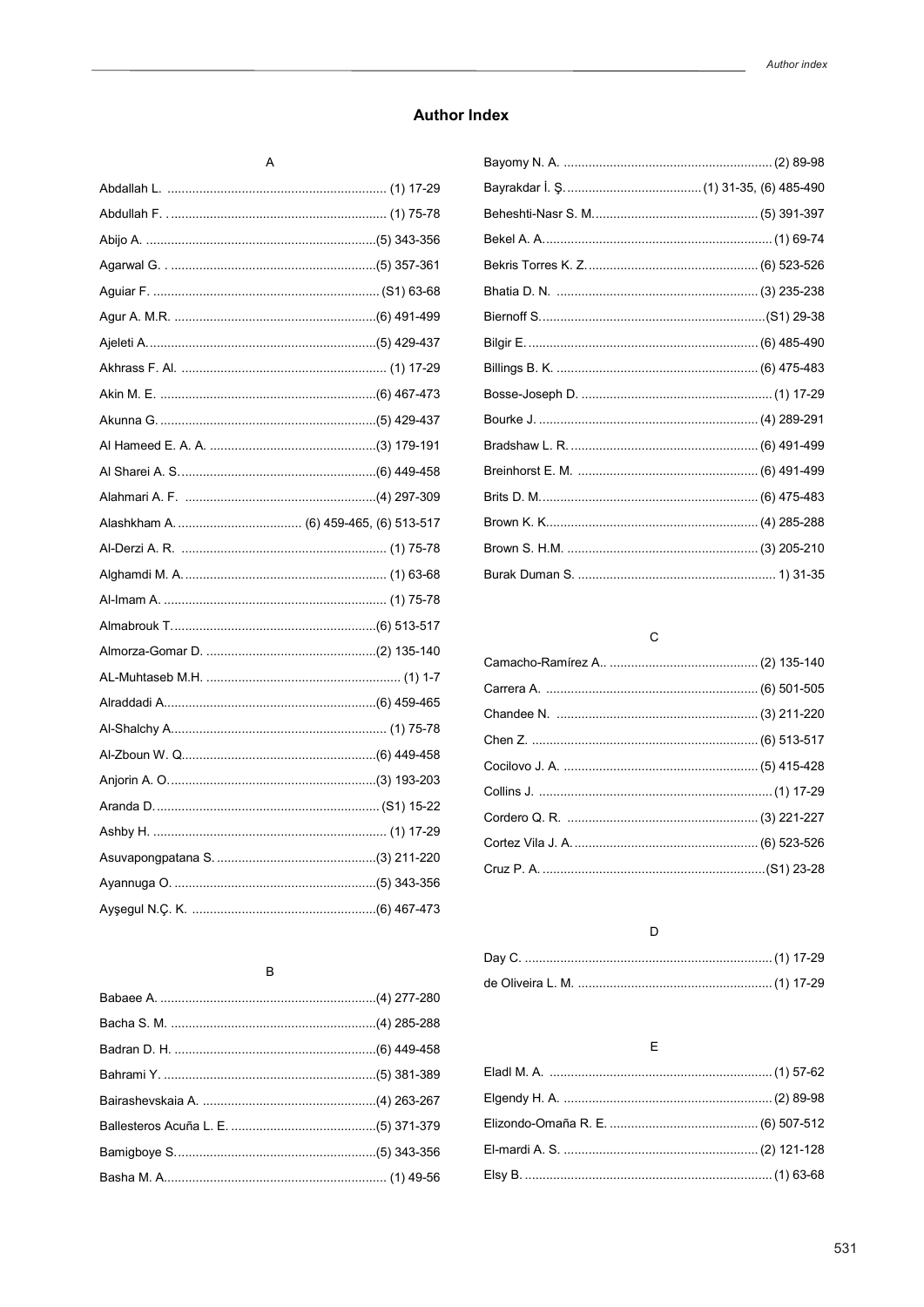### $\overline{F}$

## $\mathsf G$

# $\overline{H}$

### $\bar{1}$

## $\mathsf J$

### $\mathsf K$

### $\bar{\mathsf{L}}$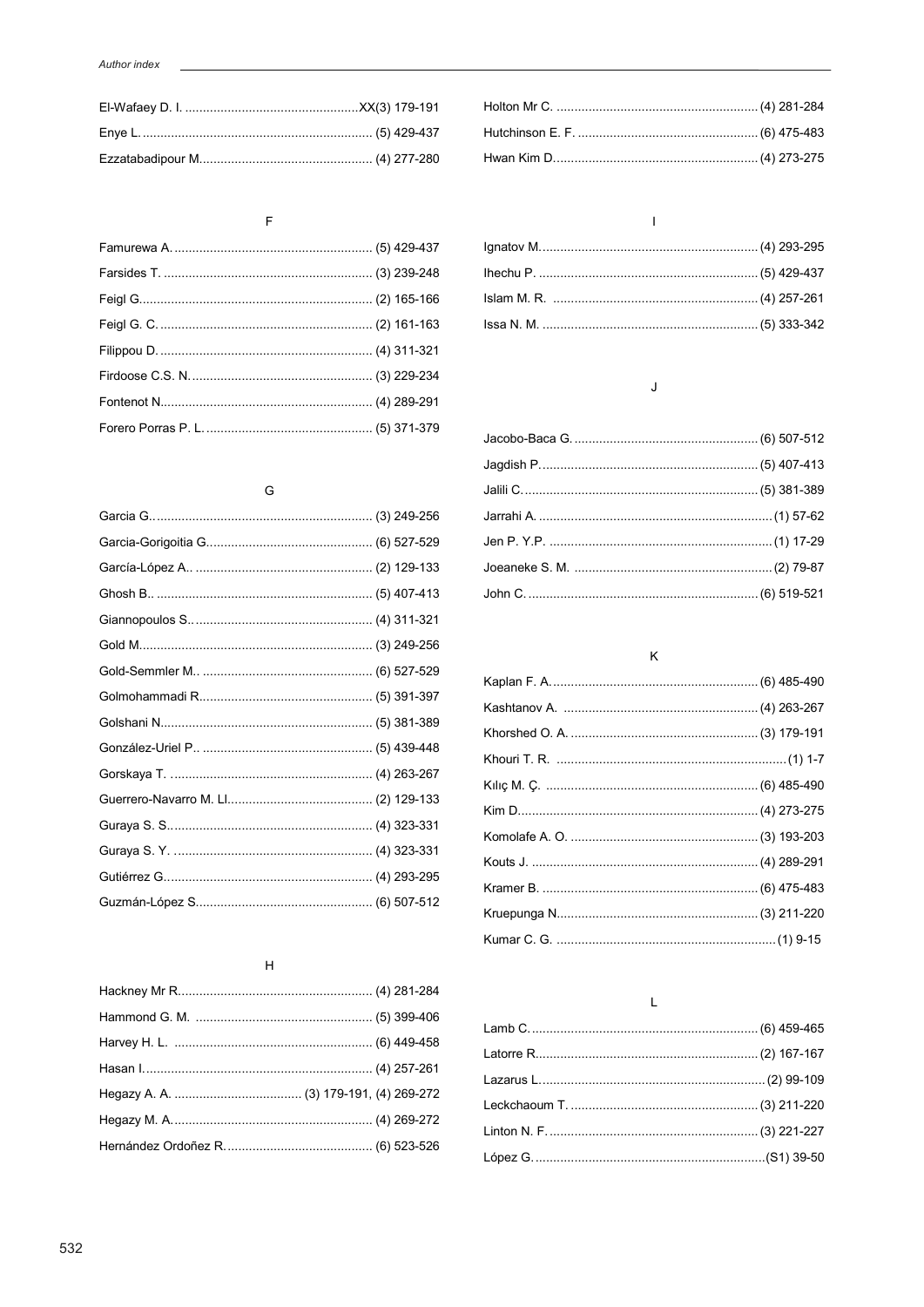#### ${\sf M}$

### $\overline{N}$

### $\circ$

### $\mathsf{P}$

# $\mathsf Q$

#### $\sf R$